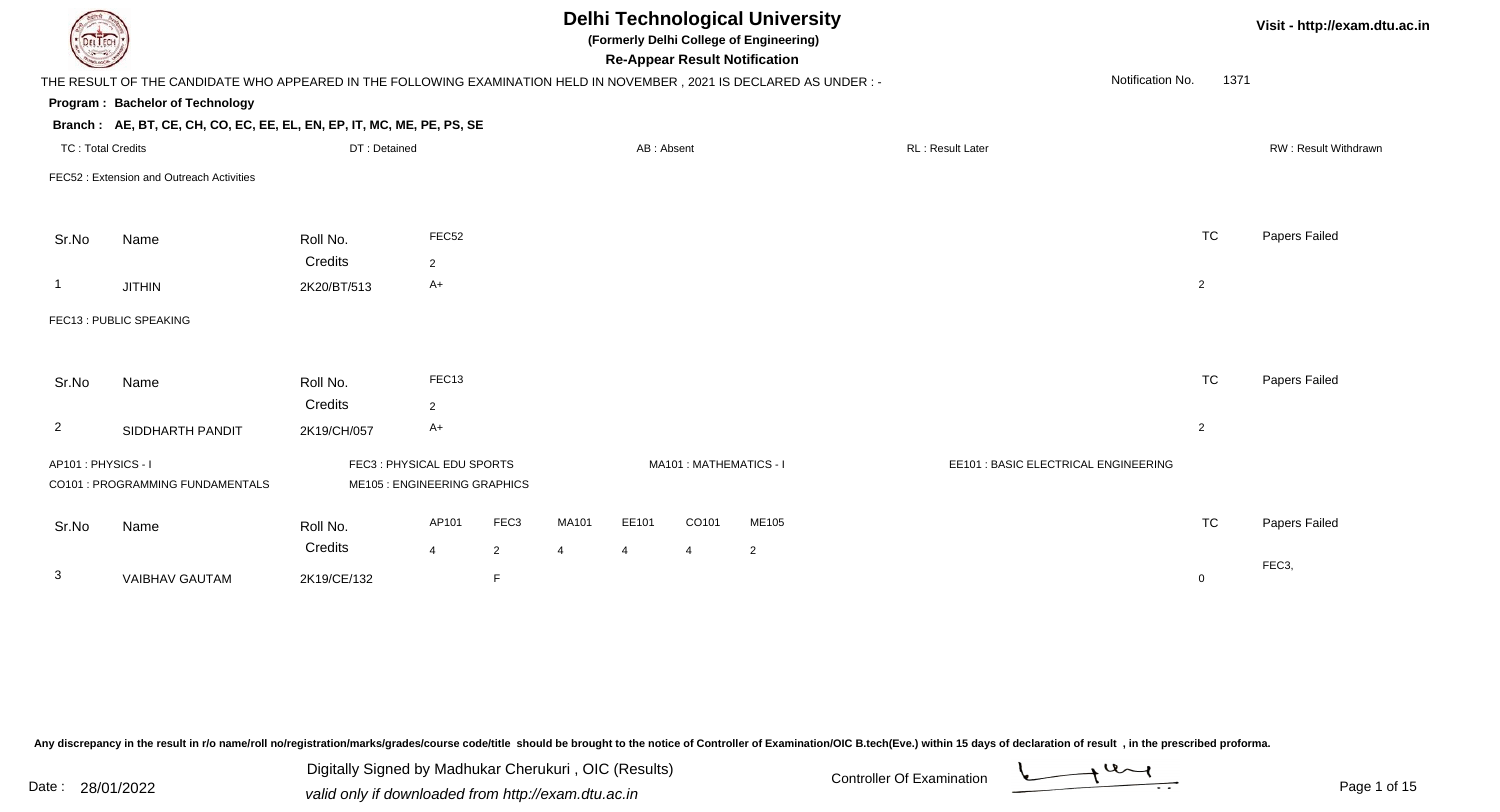

**Visit - http://exam.dtu.ac.in**

**(Formerly Delhi College of Engineering)**

**Re-Appear Result Notification**

Notification No.1371

**Program : Bachelor of Technology**

### **Branch : AE, BT, CE, CH, CO, EC, EE, EL, EN, EP, IT, MC, ME, PE, PS, SE**

| TC: Total Credits                                                                                                                                                |                | DT: Detained        |       |       |                                                                                                                                | AB: Absent |      |       |                                              | <b>RL: Result Later</b> | RW: Result Withdrawn |
|------------------------------------------------------------------------------------------------------------------------------------------------------------------|----------------|---------------------|-------|-------|--------------------------------------------------------------------------------------------------------------------------------|------------|------|-------|----------------------------------------------|-------------------------|----------------------|
| CE207 : ENGINEERING ANALYSIS AND DESIGN<br><b>CE203 : ENGINEERING MECHANICS</b><br>FEC7: INTRODUCTION TO ENVIRONMENTAL SCIENCE MG301: Fundamentals of Management |                |                     |       |       | CE319 : APPLICATION OF GEO-INFORMATICS REMOTE<br>SENSING AND GIS IN ENGINEERING<br>EC251 : BASIC ELECTRONICS & INSTRUMENTATION |            |      |       | CE321 : DISASTER PREPAREDNESS AND MITIGATION |                         |                      |
| Sr.No                                                                                                                                                            | Name           | Roll No.<br>Credits | CE203 | CE207 | CE319                                                                                                                          | CE321      | FEC7 | MG301 | EC251                                        | TC                      | <b>Papers Failed</b> |
| 4                                                                                                                                                                | VAIBHAV GAUTAM | 2K19/CE/132         |       |       | $B+$                                                                                                                           |            |      |       | B+                                           | 19                      | CE207,<br>FEC7.      |

#### EC251 : BASIC ELECTRONICS & INSTRUMENTATION

| Sr.No | Name      | Roll No.    | EC251 | <b>TC</b> | Papers Failed |
|-------|-----------|-------------|-------|-----------|---------------|
|       |           | Credits     | 4     |           |               |
| . ჯე  | RAHUL PAL | 2K19/CE/098 |       |           | EC251         |

#### FEC13 : PUBLIC SPEAKING

| Sr.No | Name    | Roll No.    | FEC13 | <b>TC</b> | Papers Failed |
|-------|---------|-------------|-------|-----------|---------------|
|       |         | Credits     |       |           |               |
| 6     | YASHRAJ | 2K19/CE/144 | A+    |           |               |

Any discrepancy in the result in r/o name/roll no/registration/marks/grades/course code/title should be brought to the notice of Controller of Examination/OIC B.tech(Eve.) within 15 days of declaration of result, in the pr

|       |                    | <b>OIC</b><br>∶ (Results)<br>ar Cherukur<br>Madhukar<br>sianed<br><b>WWW</b><br><i>D</i> igital' | Controller C<br>xaminatior |      |
|-------|--------------------|--------------------------------------------------------------------------------------------------|----------------------------|------|
| Date: | י ירחרי '<br>28/01 | $\mu$ http://<br>'/exam.<br>.dtu.ac.ır<br>only it downloaded trom<br>E VALIN CH<br>vunu          |                            | zan. |

THE RESULT OF THE CANDIDATE WHO APPEARED IN THE FOLLOWING EXAMINATION HELD IN NOVEMBER , 2021 IS DECLARED AS UNDER : -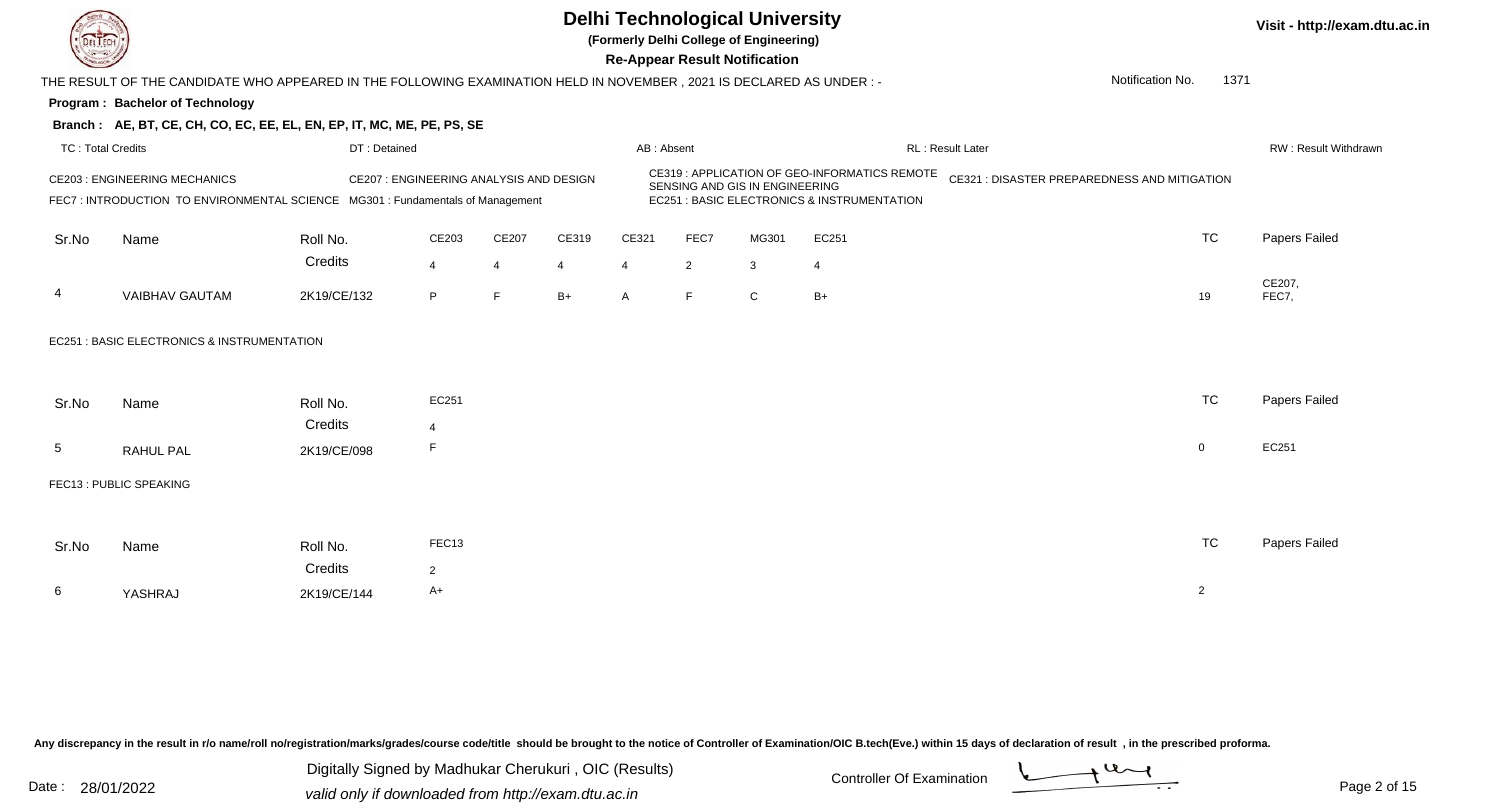| DEL TECH                 |                                                                        |              |                | <b>Delhi Technological University</b><br>(Formerly Delhi College of Engineering)<br><b>Re-Appear Result Notification</b> |                  | Visit - http://exam.dtu.ac.in |                      |
|--------------------------|------------------------------------------------------------------------|--------------|----------------|--------------------------------------------------------------------------------------------------------------------------|------------------|-------------------------------|----------------------|
|                          |                                                                        |              |                | THE RESULT OF THE CANDIDATE WHO APPEARED IN THE FOLLOWING EXAMINATION HELD IN NOVEMBER, 2021 IS DECLARED AS UNDER :-     |                  | Notification No.<br>1371      |                      |
|                          | Program: Bachelor of Technology                                        |              |                |                                                                                                                          |                  |                               |                      |
|                          | Branch: AE, BT, CE, CH, CO, EC, EE, EL, EN, EP, IT, MC, ME, PE, PS, SE |              |                |                                                                                                                          |                  |                               |                      |
| <b>TC: Total Credits</b> |                                                                        | DT: Detained |                | AB: Absent                                                                                                               | RL: Result Later |                               | RW: Result Withdrawn |
|                          | FEC16 : APPRECIATION OF FICTION                                        |              |                |                                                                                                                          |                  |                               |                      |
| Sr.No                    | Name                                                                   | Roll No.     | FEC16          |                                                                                                                          |                  | <b>TC</b>                     | Papers Failed        |
|                          |                                                                        | Credits      | 2              |                                                                                                                          |                  |                               |                      |
| 7                        | <b>VAIBHAV GAUTAM</b>                                                  | 2K19/CE/132  |                |                                                                                                                          |                  | $\mathbf 0$                   |                      |
|                          | FEC52: Extension and Outreach Activities                               |              |                | EC251 : BASIC ELECTRONICS & INSTRUMENTATION                                                                              |                  |                               |                      |
| Sr.No                    | Name                                                                   | Roll No.     | FEC52          | EC251                                                                                                                    |                  | <b>TC</b>                     | Papers Failed        |
|                          |                                                                        | Credits      | $\overline{2}$ | $\overline{4}$                                                                                                           |                  |                               |                      |
| 8                        | RUPESH SOLANKI                                                         | 2K19/CE/106  | $\mathsf{A}$   | $\, {\bf B}$                                                                                                             |                  | 6                             |                      |
|                          | FEC53 : Communicative Hindi                                            |              |                |                                                                                                                          |                  |                               |                      |
|                          |                                                                        |              |                |                                                                                                                          |                  |                               |                      |
| Sr.No                    | Name                                                                   | Roll No.     | FEC53          |                                                                                                                          |                  | <b>TC</b>                     | Papers Failed        |
|                          |                                                                        | Credits      | 2              |                                                                                                                          |                  |                               |                      |
| 9                        | <b>LIM LYCHHAY</b>                                                     | 2K19/CE/065  | A              |                                                                                                                          |                  | $\overline{2}$                |                      |
|                          |                                                                        |              |                |                                                                                                                          |                  |                               |                      |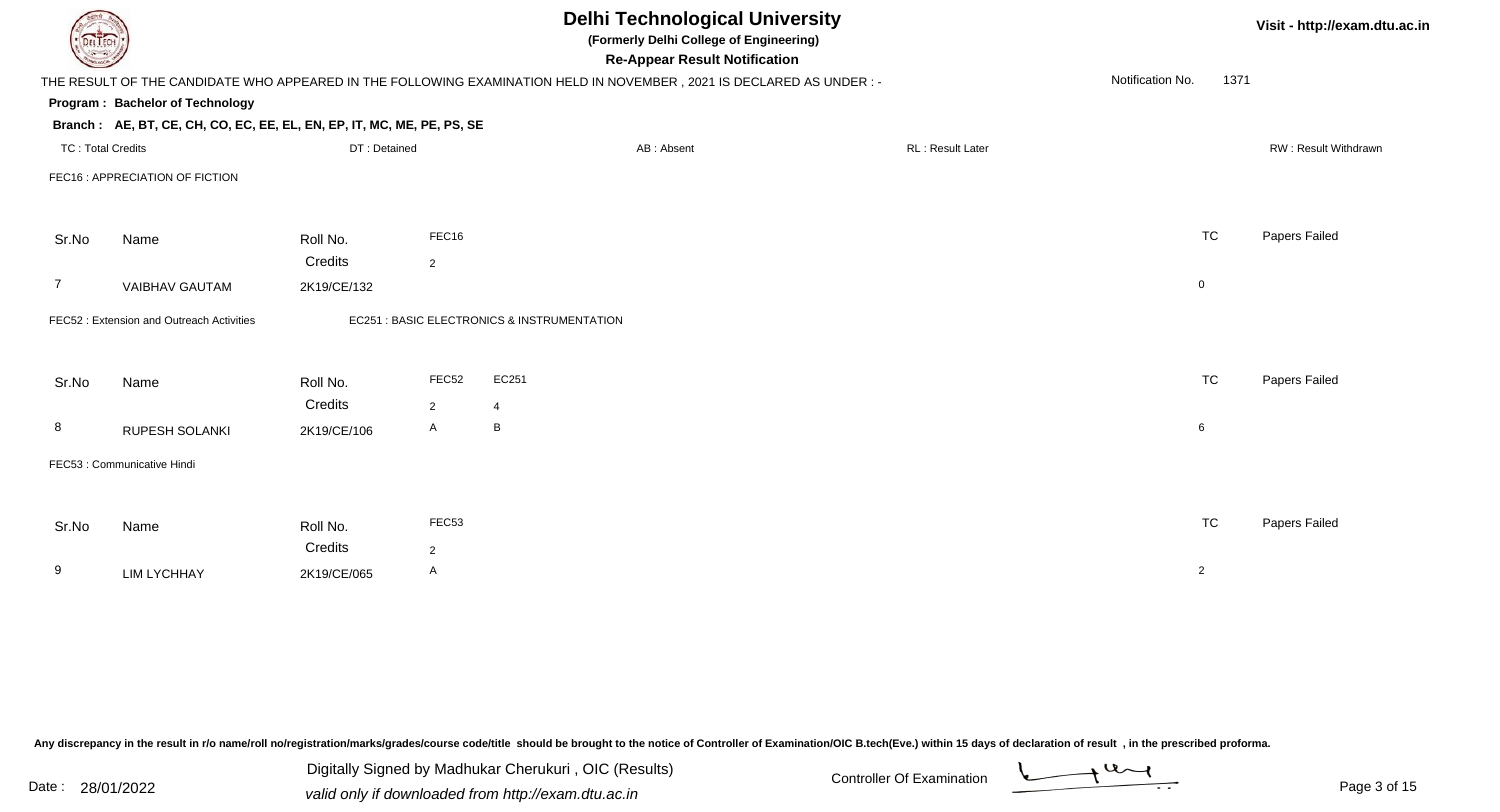| <b>Delhi Technological University</b><br>Visit - http://exam.dt<br>(Formerly Delhi College of Engineering)<br>DEL TECH<br><b>Re-Appear Result Notification</b> |                                                                        |              |                                    |                |       |                                                                                                                      |                  |  |                  |                |                      |
|----------------------------------------------------------------------------------------------------------------------------------------------------------------|------------------------------------------------------------------------|--------------|------------------------------------|----------------|-------|----------------------------------------------------------------------------------------------------------------------|------------------|--|------------------|----------------|----------------------|
|                                                                                                                                                                |                                                                        |              |                                    |                |       | THE RESULT OF THE CANDIDATE WHO APPEARED IN THE FOLLOWING EXAMINATION HELD IN NOVEMBER, 2021 IS DECLARED AS UNDER :- |                  |  | Notification No. | 1371           |                      |
|                                                                                                                                                                | Program: Bachelor of Technology                                        |              |                                    |                |       |                                                                                                                      |                  |  |                  |                |                      |
|                                                                                                                                                                | Branch: AE, BT, CE, CH, CO, EC, EE, EL, EN, EP, IT, MC, ME, PE, PS, SE |              |                                    |                |       |                                                                                                                      |                  |  |                  |                |                      |
| <b>TC: Total Credits</b>                                                                                                                                       |                                                                        | DT: Detained |                                    |                |       | AB: Absent                                                                                                           | RL: Result Later |  |                  |                | RW: Result Withdrawn |
|                                                                                                                                                                | EC261 : ANALOG ELECTRONICS                                             |              |                                    |                |       |                                                                                                                      |                  |  |                  |                |                      |
| Sr.No                                                                                                                                                          | Name                                                                   | Roll No.     | EC261                              |                |       |                                                                                                                      |                  |  |                  | <b>TC</b>      | Papers Failed        |
|                                                                                                                                                                |                                                                        | Credits      | $\overline{4}$                     |                |       |                                                                                                                      |                  |  |                  |                |                      |
| 10                                                                                                                                                             | <b>NIKHIL SHOKEEN</b>                                                  | 2K19/CO/252  |                                    |                |       |                                                                                                                      |                  |  |                  | $\mathbf 0$    |                      |
|                                                                                                                                                                | EC261 : ANALOG ELECTRONICS                                             |              | <b>CO201 : DATA STRUCTURES</b>     |                |       | <b>CO205: DISCRETE STRUCTURES</b>                                                                                    |                  |  |                  |                |                      |
| Sr.No                                                                                                                                                          | Name                                                                   | Roll No.     | EC261                              | CO201          | CO205 |                                                                                                                      |                  |  |                  | <b>TC</b>      | Papers Failed        |
|                                                                                                                                                                |                                                                        | Credits      | $\overline{4}$                     | $\overline{4}$ | 4     |                                                                                                                      |                  |  |                  |                |                      |
| 11                                                                                                                                                             | <b>TATHAGAT</b>                                                        | 2K19/CO/408  | $\mathsf{A}$                       |                |       |                                                                                                                      |                  |  |                  | $\overline{4}$ |                      |
|                                                                                                                                                                | EC261 : ANALOG ELECTRONICS                                             |              | <b>CO205 : DISCRETE STRUCTURES</b> |                |       |                                                                                                                      |                  |  |                  |                |                      |
| Sr.No                                                                                                                                                          | Name                                                                   | Roll No.     | EC261                              | CO205          |       |                                                                                                                      |                  |  |                  | <b>TC</b>      | Papers Failed        |
|                                                                                                                                                                |                                                                        | Credits      | $\overline{4}$                     | $\overline{4}$ |       |                                                                                                                      |                  |  |                  |                |                      |
| 12                                                                                                                                                             | <b>MOHMMAD ARSHAD</b>                                                  | 2K19/CO/235  |                                    |                |       |                                                                                                                      |                  |  |                  | 0              |                      |

Digitally Signed by Madhukar Cherukuri, OIC (Results)<br>Date : 28/01/2022 valid only if downloaded from http://oxam.dtu.ac.in Digitally Signed by Madhukar Cherukuri , OIC (Results)valid only if downloaded from http://exam.dtu.ac.in

t**u.ac.in**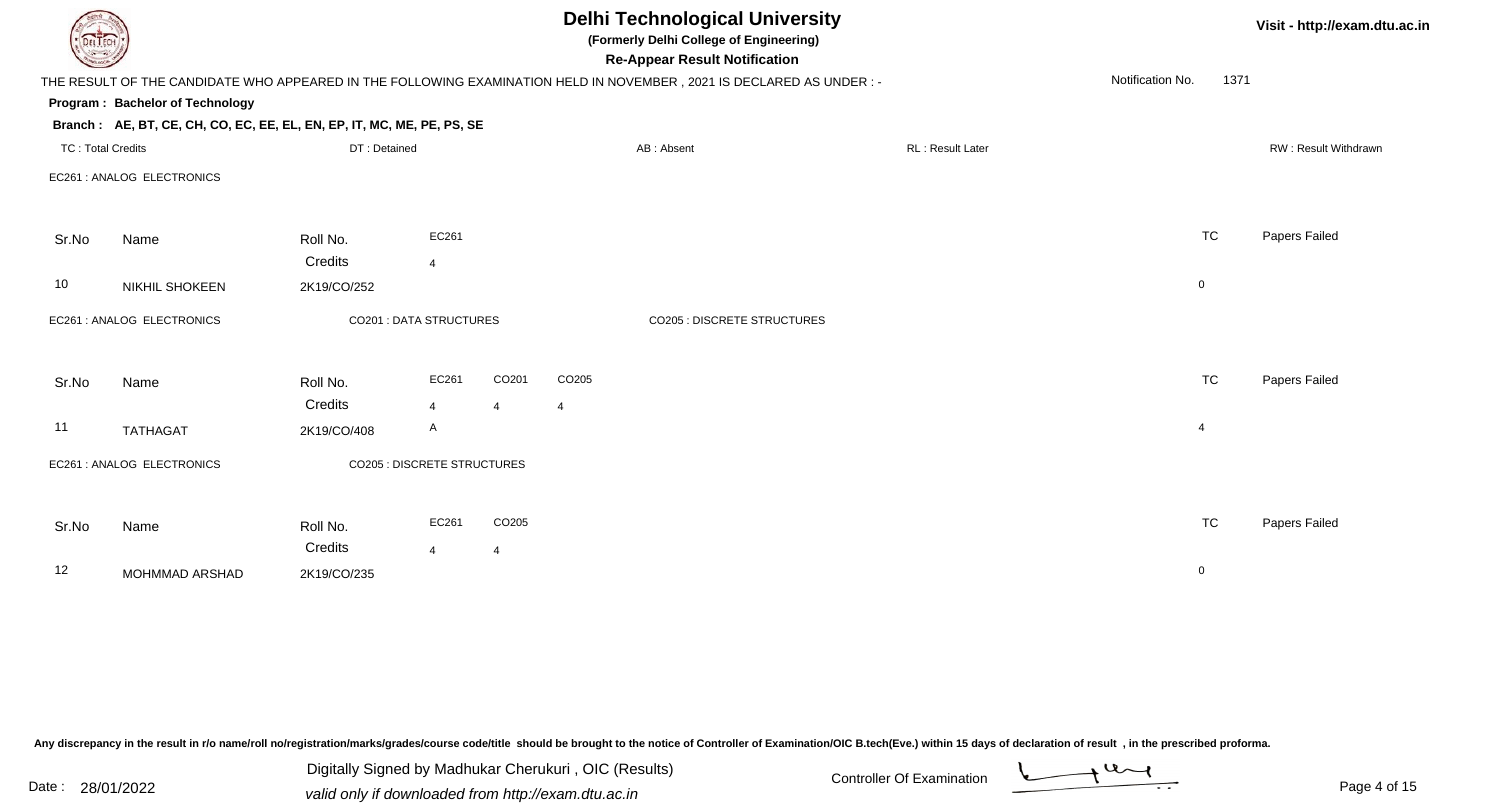| DEL ECH                                                                                                                                                      |                                                                                                                     |              |                         |                |                |                |                         | <b>Delhi Technological University</b><br>(Formerly Delhi College of Engineering)<br><b>Re-Appear Result Notification</b> |                  |                  |                       | Visit - http://exam.dtu.ac.in |
|--------------------------------------------------------------------------------------------------------------------------------------------------------------|---------------------------------------------------------------------------------------------------------------------|--------------|-------------------------|----------------|----------------|----------------|-------------------------|--------------------------------------------------------------------------------------------------------------------------|------------------|------------------|-----------------------|-------------------------------|
|                                                                                                                                                              | THE RESULT OF THE CANDIDATE WHO APPEARED IN THE FOLLOWING EXAMINATION HELD IN NOVEMBER, 2021 IS DECLARED AS UNDER:- |              |                         |                |                |                |                         |                                                                                                                          |                  | Notification No. | 1371                  |                               |
|                                                                                                                                                              | Program: Bachelor of Technology                                                                                     |              |                         |                |                |                |                         |                                                                                                                          |                  |                  |                       |                               |
|                                                                                                                                                              | Branch: AE, BT, CE, CH, CO, EC, EE, EL, EN, EP, IT, MC, ME, PE, PS, SE                                              |              |                         |                |                |                |                         |                                                                                                                          |                  |                  |                       |                               |
| <b>TC: Total Credits</b>                                                                                                                                     |                                                                                                                     | DT: Detained |                         |                |                | AB: Absent     |                         |                                                                                                                          | RL: Result Later |                  |                       | RW: Result Withdrawn          |
|                                                                                                                                                              | FEC13 : PUBLIC SPEAKING                                                                                             |              | CO201 : DATA STRUCTURES |                |                |                |                         | <b>CO205 : DISCRETE STRUCTURES</b>                                                                                       |                  |                  |                       |                               |
| Sr.No                                                                                                                                                        | Name                                                                                                                | Roll No.     | FEC13                   | CO201          | CO205          |                |                         |                                                                                                                          |                  |                  | <b>TC</b>             | Papers Failed                 |
|                                                                                                                                                              |                                                                                                                     | Credits      | $\overline{2}$          | $\overline{4}$ | 4              |                |                         |                                                                                                                          |                  |                  |                       |                               |
| 13                                                                                                                                                           | RUSHIT DARSHANKUMAR<br><b>KANSARA</b>                                                                               | 2K19/CO/327  | $A+$                    | F              |                |                |                         |                                                                                                                          |                  |                  | $\overline{2}$        | CO201,                        |
| FEC13 : PUBLIC SPEAKING<br>EC261 : ANALOG ELECTRONICS<br>CO207 : ENGINEERING ANALYSIS AND DESIGN<br>CO205 : DISCRETE STRUCTURES<br>(MODELING AND SIMULATION) |                                                                                                                     |              |                         |                |                |                | CO201 : DATA STRUCTURES | CO203 : OBJECT ORIENTED PROGRAMMING                                                                                      |                  |                  |                       |                               |
| Sr.No                                                                                                                                                        | Name                                                                                                                | Roll No.     | FEC13                   | EC261          | CO201          | CO203          | CO205                   | CO207                                                                                                                    |                  |                  | <b>TC</b>             | Papers Failed                 |
|                                                                                                                                                              |                                                                                                                     | Credits      | $\overline{2}$          | $\overline{4}$ | $\overline{4}$ | $\overline{4}$ | $\overline{4}$          | $\overline{4}$                                                                                                           |                  |                  |                       |                               |
| 14                                                                                                                                                           | <b>ADARSH SHARMA</b>                                                                                                | 2K19/CO/028  | $A+$                    |                | F.             | F              |                         | F                                                                                                                        |                  |                  | $\overline{2}$        | CO201,<br>CO203, CO207,       |
| AND TRANSFORMER                                                                                                                                              | EE205 : ELECTROMECHANICAL ENERGY CONVERSION                                                                         |              |                         |                |                |                |                         |                                                                                                                          |                  |                  |                       |                               |
| Sr.No                                                                                                                                                        | Name                                                                                                                | Roll No.     | EE205                   |                |                |                |                         |                                                                                                                          |                  |                  | <b>TC</b>             | Papers Failed                 |
|                                                                                                                                                              |                                                                                                                     | Credits      | $\overline{4}$          |                |                |                |                         |                                                                                                                          |                  |                  |                       |                               |
| 15                                                                                                                                                           | NIRBHAY GUPTA                                                                                                       | 2K19/EE/176  |                         |                |                |                |                         |                                                                                                                          |                  |                  | $\overline{0}$        |                               |
| 16                                                                                                                                                           | PRATEEK RAJPUT                                                                                                      | 2K19/EE/192  | $B+$                    |                |                |                |                         |                                                                                                                          |                  |                  | $\boldsymbol{\Delta}$ |                               |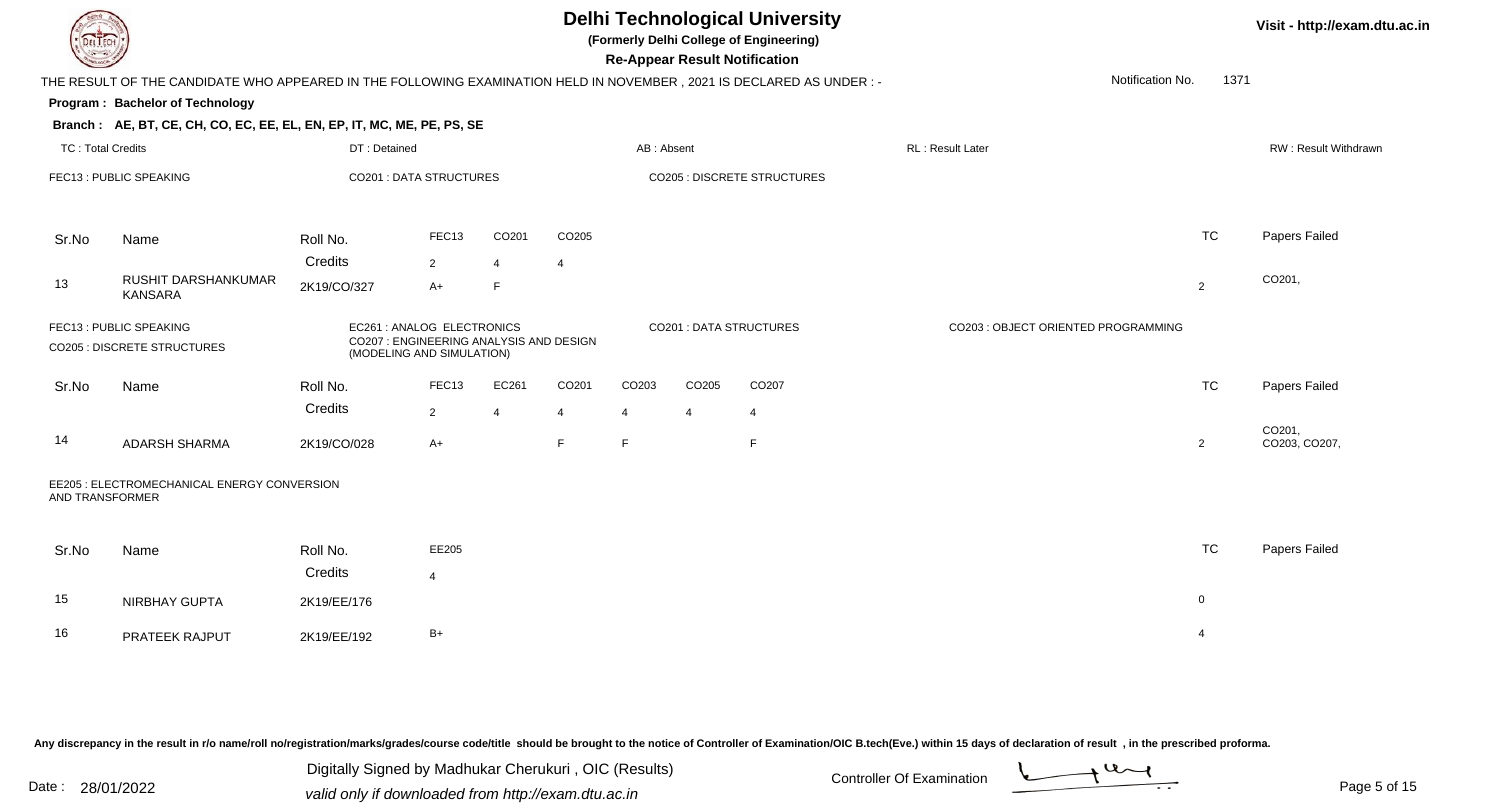| DEL ECH                  |                                                                                                                      |              |                        |                | <b>Delhi Technological University</b><br>Visit - http://exam.dtu.ac.in<br>(Formerly Delhi College of Engineering)<br><b>Re-Appear Result Notification</b> |  |  |                  |                  |             |                      |  |
|--------------------------|----------------------------------------------------------------------------------------------------------------------|--------------|------------------------|----------------|-----------------------------------------------------------------------------------------------------------------------------------------------------------|--|--|------------------|------------------|-------------|----------------------|--|
|                          | THE RESULT OF THE CANDIDATE WHO APPEARED IN THE FOLLOWING EXAMINATION HELD IN NOVEMBER, 2021 IS DECLARED AS UNDER :- |              |                        |                |                                                                                                                                                           |  |  |                  | Notification No. | 1371        |                      |  |
|                          | Program: Bachelor of Technology                                                                                      |              |                        |                |                                                                                                                                                           |  |  |                  |                  |             |                      |  |
|                          | Branch: AE, BT, CE, CH, CO, EC, EE, EL, EN, EP, IT, MC, ME, PE, PS, SE                                               |              |                        |                |                                                                                                                                                           |  |  |                  |                  |             |                      |  |
| <b>TC: Total Credits</b> |                                                                                                                      | DT: Detained |                        |                | AB: Absent                                                                                                                                                |  |  | RL: Result Later |                  |             | RW: Result Withdrawn |  |
| FEC39: JAPANESE          |                                                                                                                      |              |                        |                |                                                                                                                                                           |  |  |                  |                  |             |                      |  |
| Sr.No                    | Name                                                                                                                 | Roll No.     | FEC39                  |                |                                                                                                                                                           |  |  |                  |                  | <b>TC</b>   | Papers Failed        |  |
|                          |                                                                                                                      | Credits      | $\overline{2}$         |                |                                                                                                                                                           |  |  |                  |                  |             |                      |  |
| 17                       | <b>ARUNANSH RAI</b>                                                                                                  | 2K19/EE/057  | F.                     |                |                                                                                                                                                           |  |  |                  |                  | $\mathbf 0$ | FEC39                |  |
|                          | EC205 : SIGNALS & SYSTEMS                                                                                            |              |                        |                |                                                                                                                                                           |  |  |                  |                  |             |                      |  |
| Sr.No                    | Name                                                                                                                 | Roll No.     | EC205                  |                |                                                                                                                                                           |  |  |                  |                  | <b>TC</b>   | Papers Failed        |  |
|                          |                                                                                                                      | Credits      | $\overline{4}$         |                |                                                                                                                                                           |  |  |                  |                  |             |                      |  |
| 18                       | PRASHANT MEENA                                                                                                       | 2K19/EC/128  |                        |                |                                                                                                                                                           |  |  |                  |                  | $\mathbf 0$ |                      |  |
|                          | EC205 : SIGNALS & SYSTEMS                                                                                            |              | FEC13: PUBLIC SPEAKING |                |                                                                                                                                                           |  |  |                  |                  |             |                      |  |
| Sr.No                    | Name                                                                                                                 | Roll No.     | EC205                  | FEC13          |                                                                                                                                                           |  |  |                  |                  | <b>TC</b>   | Papers Failed        |  |
|                          |                                                                                                                      | Credits      | $\overline{4}$         | $\overline{2}$ |                                                                                                                                                           |  |  |                  |                  |             |                      |  |
| 19                       | NIKHIL PRABHAT YADAV                                                                                                 | 2K19/EC/115  | A                      | $A+$           |                                                                                                                                                           |  |  |                  |                  | 6           |                      |  |

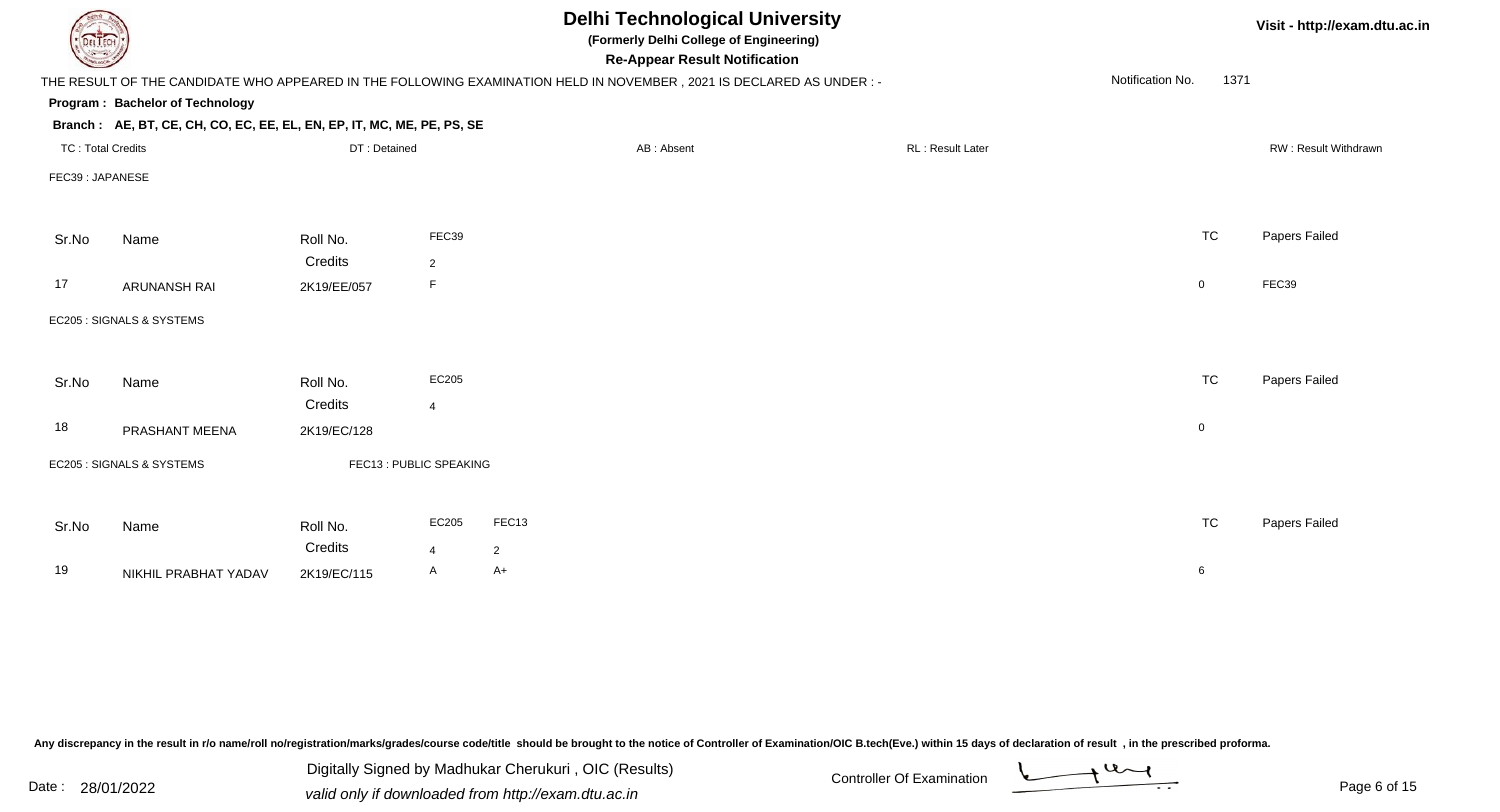**(Formerly Delhi College of Engineering)**

**Re-Appear Result Notification**

| <b>Course Lines</b>      |                                                                                                                                     |                                |                |                |                |                | Re-Appear Result Notification                                                                                          |                           |                  |                |                             |
|--------------------------|-------------------------------------------------------------------------------------------------------------------------------------|--------------------------------|----------------|----------------|----------------|----------------|------------------------------------------------------------------------------------------------------------------------|---------------------------|------------------|----------------|-----------------------------|
|                          |                                                                                                                                     |                                |                |                |                |                | THE RESULT OF THE CANDIDATE WHO APPEARED IN THE FOLLOWING EXAMINATION HELD IN NOVEMBER , 2021 IS DECLARED AS UNDER : - |                           | Notification No. | 1371           |                             |
|                          | Program: Bachelor of Technology                                                                                                     |                                |                |                |                |                |                                                                                                                        |                           |                  |                |                             |
|                          | Branch: AE, BT, CE, CH, CO, EC, EE, EL, EN, EP, IT, MC, ME, PE, PS, SE                                                              |                                |                |                |                |                |                                                                                                                        |                           |                  |                |                             |
| <b>TC: Total Credits</b> |                                                                                                                                     | DT: Detained                   |                |                |                | AB: Absent     |                                                                                                                        | RL: Result Later          |                  |                | <b>RW: Result Withdrawr</b> |
| <b>MEASUREMENTS</b>      | EE251 : ELECTRONIC INSTRUMENTATION AND                                                                                              | EC201 : ANALOG ELECTRONICS - I |                |                |                |                | EC203 : DIGITAL DESIGN - I                                                                                             | EC205 : SIGNALS & SYSTEMS |                  |                |                             |
| Sr.No                    | Name                                                                                                                                | Roll No.                       | EE251          | EC201          | EC203          | EC205          |                                                                                                                        |                           |                  | <b>TC</b>      | Papers Failed               |
|                          |                                                                                                                                     | Credits                        | $\overline{4}$ | 4              | 4              | $\overline{4}$ |                                                                                                                        |                           |                  |                |                             |
| 20                       | <b>ARYAN GOSWAMI</b>                                                                                                                | 2K19/EC/033                    | C              | E              | C              | F.             |                                                                                                                        |                           |                  | -8             | EC201,<br>EC205,            |
|                          | EE251 : ELECTRONIC INSTRUMENTATION AND<br>MEASUREMENTS<br>EC207 : ENGINEERING ANALYSIS & DESIGN (NETWORK<br>ANALYSIS AND SYNTHESIS) | EC201 : ANALOG ELECTRONICS - I |                |                |                |                | EC203 : DIGITAL DESIGN - I                                                                                             | EC205 : SIGNALS & SYSTEMS |                  |                |                             |
| Sr.No                    | Name                                                                                                                                | Roll No.                       | EE251          | EC201          | EC203          | EC205          | EC207                                                                                                                  |                           |                  | <b>TC</b>      | Papers Failed               |
|                          |                                                                                                                                     | Credits                        | $\overline{4}$ | $\overline{4}$ | $\overline{4}$ | $\overline{4}$ | $\overline{4}$                                                                                                         |                           |                  |                |                             |
| 21                       | <b>SARTHAK TAYAL</b>                                                                                                                | 2K19/EC/174                    | C              | P              | E              | B              | $B+$                                                                                                                   |                           |                  | 16             | EC203,                      |
| <b>MEASUREMENTS</b>      | EE251 : ELECTRONIC INSTRUMENTATION AND                                                                                              | EC201 : ANALOG ELECTRONICS-I   |                |                |                |                | EC205 : SIGNALS & SYSTEMS                                                                                              |                           |                  |                |                             |
| Sr.No                    | Name                                                                                                                                | Roll No.                       | EE251          | EC201          | EC205          |                |                                                                                                                        |                           |                  | <b>TC</b>      | Papers Failed               |
|                          |                                                                                                                                     | Credits                        | $\overline{4}$ | $\overline{4}$ | $\overline{4}$ |                |                                                                                                                        |                           |                  |                |                             |
| 22                       | SPARSH SINGH                                                                                                                        | 2K19/EC/189                    | P              | F              | F              |                |                                                                                                                        |                           |                  | $\overline{4}$ | EC201, EC205,               |
|                          |                                                                                                                                     |                                |                |                |                |                |                                                                                                                        |                           |                  |                |                             |

Any discrepancy in the result in r/o name/roll no/registration/marks/grades/course code/title should be brought to the notice of Controller of Examination/OIC B.tech(Eve.) within 15 days of declaration of result, in the pr

Date : 28/01/2022 Valid only if downloaded from http://exam.dtu.ac.in<br>
Date : 28/01/2022 valid only if downloaded from http://exam.dtu.ac.in Digitally Signed by Madhukar Cherukuri , OIC (Results)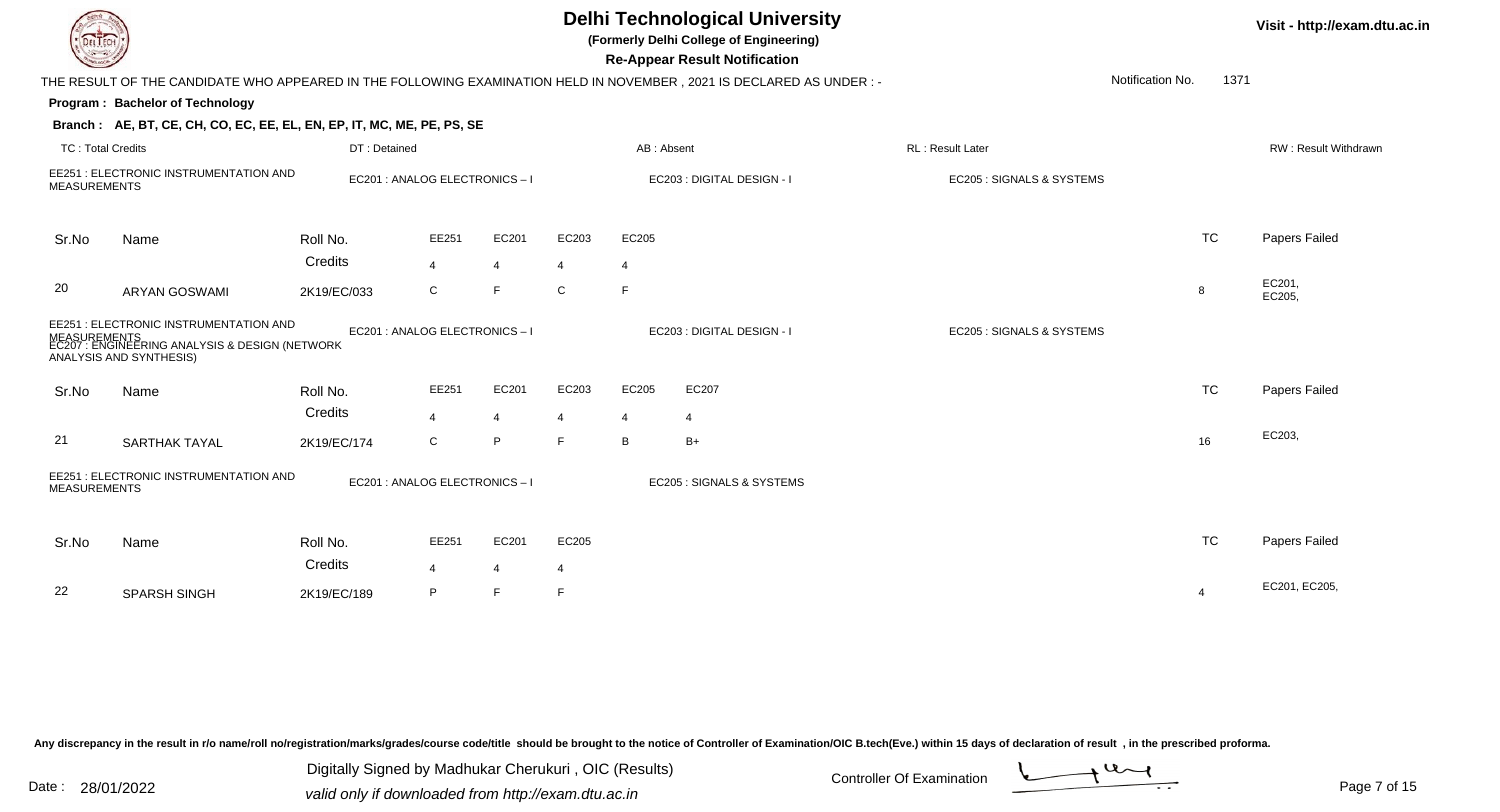| DEL TECH                 |                                                                        |              | <b>Delhi Technological University</b><br>(Formerly Delhi College of Engineering) |       | Visit - http://exam.dtu.ac.in                                                                                        |                  |                          |                      |
|--------------------------|------------------------------------------------------------------------|--------------|----------------------------------------------------------------------------------|-------|----------------------------------------------------------------------------------------------------------------------|------------------|--------------------------|----------------------|
|                          |                                                                        |              |                                                                                  |       | THE RESULT OF THE CANDIDATE WHO APPEARED IN THE FOLLOWING EXAMINATION HELD IN NOVEMBER, 2021 IS DECLARED AS UNDER :- |                  | Notification No.<br>1371 |                      |
|                          | Program: Bachelor of Technology                                        |              |                                                                                  |       |                                                                                                                      |                  |                          |                      |
|                          | Branch: AE, BT, CE, CH, CO, EC, EE, EL, EN, EP, IT, MC, ME, PE, PS, SE |              |                                                                                  |       |                                                                                                                      |                  |                          |                      |
| <b>TC: Total Credits</b> |                                                                        | DT: Detained |                                                                                  |       | AB: Absent                                                                                                           | RL: Result Later |                          | RW: Result Withdrawn |
|                          | FEC13 : PUBLIC SPEAKING                                                |              |                                                                                  |       |                                                                                                                      |                  |                          |                      |
| Sr.No                    | Name                                                                   | Roll No.     | FEC13                                                                            |       |                                                                                                                      |                  | <b>TC</b>                | Papers Failed        |
|                          |                                                                        | Credits      | $\overline{2}$                                                                   |       |                                                                                                                      |                  |                          |                      |
| 23                       | <b>UMIT VERMA</b>                                                      | 2K19/EC/200  | $A+$                                                                             |       |                                                                                                                      |                  | $\overline{2}$           |                      |
|                          | EP201 : INTRODUCTION TO COMPUTING                                      |              |                                                                                  |       |                                                                                                                      |                  |                          |                      |
| Sr.No                    | Name                                                                   | Roll No.     | EP201                                                                            |       |                                                                                                                      |                  | <b>TC</b>                | Papers Failed        |
|                          |                                                                        | Credits      | $\overline{4}$                                                                   |       |                                                                                                                      |                  |                          |                      |
| 24                       | PIYUSH KUMAR JHA                                                       | 2K19/EP/069  | $A+$                                                                             |       |                                                                                                                      |                  | $\overline{4}$           |                      |
| 25                       | <b>SHIVANG</b>                                                         | 2K19/EP/090  | F                                                                                |       |                                                                                                                      |                  | $\mathbf 0$              | EP201                |
| 26                       | SHUBHAM PANGHAL                                                        | 2K19/EP/095  | $A+$                                                                             |       |                                                                                                                      |                  | $\overline{4}$           |                      |
|                          | EP201 : INTRODUCTION TO COMPUTING                                      |              | EP203 : MATHEMATICAL PHYSICS                                                     |       |                                                                                                                      |                  |                          |                      |
| Sr.No                    | Name                                                                   | Roll No.     | EP201                                                                            | EP203 |                                                                                                                      |                  | <b>TC</b>                | Papers Failed        |
|                          |                                                                        | Credits      | $\overline{4}$                                                                   | 4     |                                                                                                                      |                  |                          |                      |
| 27                       | <b>AJAY SINGH</b>                                                      | 2K19/EP/007  | $\mathsf C$                                                                      | $B+$  |                                                                                                                      |                  | 8                        |                      |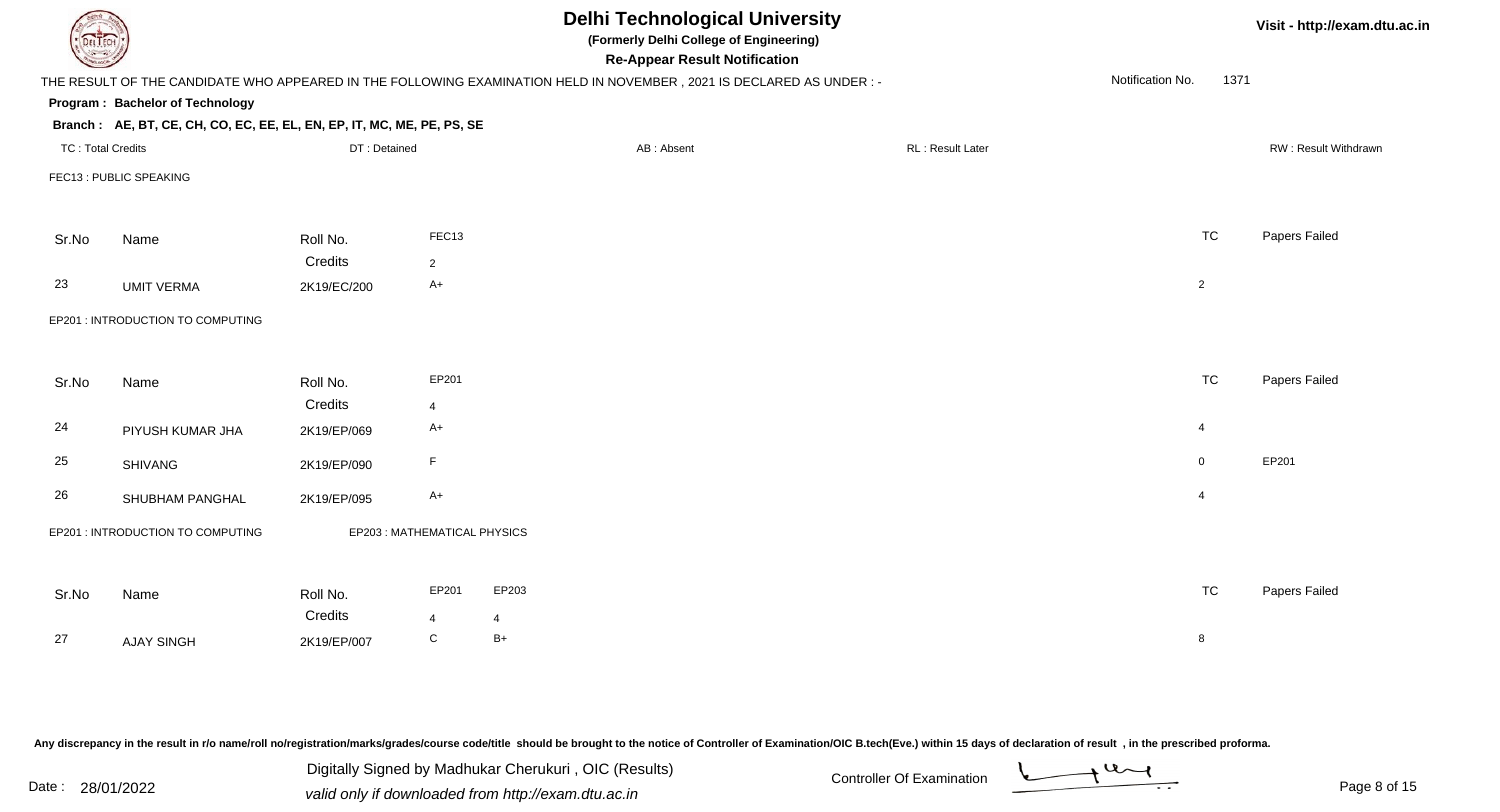|                                                                                                                                                  | <b>Delhi Technological University</b><br>Visit - http://exam.dtu.ac.in<br>(Formerly Delhi College of Engineering)<br>it I ECH<br><b>Re-Appear Result Notification</b> |                             |                         |                             |                                                                  |            |  |                         |  |                |                      |  |  |
|--------------------------------------------------------------------------------------------------------------------------------------------------|-----------------------------------------------------------------------------------------------------------------------------------------------------------------------|-----------------------------|-------------------------|-----------------------------|------------------------------------------------------------------|------------|--|-------------------------|--|----------------|----------------------|--|--|
| Notification No.<br>1371<br>THE RESULT OF THE CANDIDATE WHO APPEARED IN THE FOLLOWING EXAMINATION HELD IN NOVEMBER, 2021 IS DECLARED AS UNDER :- |                                                                                                                                                                       |                             |                         |                             |                                                                  |            |  |                         |  |                |                      |  |  |
|                                                                                                                                                  | Program: Bachelor of Technology                                                                                                                                       |                             |                         |                             |                                                                  |            |  |                         |  |                |                      |  |  |
|                                                                                                                                                  | Branch: AE, BT, CE, CH, CO, EC, EE, EL, EN, EP, IT, MC, ME, PE, PS, SE                                                                                                |                             |                         |                             |                                                                  |            |  |                         |  |                |                      |  |  |
| <b>TC: Total Credits</b>                                                                                                                         |                                                                                                                                                                       | DT: Detained                |                         |                             |                                                                  | AB: Absent |  | <b>RL: Result Later</b> |  |                | RW: Result Withdrawn |  |  |
| EP201 : INTRODUCTION TO COMPUTING                                                                                                                |                                                                                                                                                                       | EP203: MATHEMATICAL PHYSICS |                         |                             | EP207 : DIGITAL ELECTRONICS (ENGINEERING<br>ANALYSIS AND DESIGN) |            |  |                         |  |                |                      |  |  |
| Sr.No                                                                                                                                            | Name                                                                                                                                                                  | Roll No.<br>Credits         | EP201                   | EP203                       | EP207                                                            |            |  |                         |  | <b>TC</b>      | Papers Failed        |  |  |
| 28                                                                                                                                               | <b>LAKSHAY KUMAR</b>                                                                                                                                                  | 2K19/EP/047                 | $\overline{4}$<br>F.    | $\overline{4}$<br>${\bf C}$ | 4<br>F                                                           |            |  |                         |  | $\overline{4}$ | EP201EP207,          |  |  |
|                                                                                                                                                  | FEC13 : PUBLIC SPEAKING                                                                                                                                               |                             |                         |                             |                                                                  |            |  |                         |  |                |                      |  |  |
| Sr.No                                                                                                                                            | Name                                                                                                                                                                  | Roll No.<br>Credits         | FEC13<br>$\overline{2}$ |                             |                                                                  |            |  |                         |  | <b>TC</b>      | Papers Failed        |  |  |
| 29                                                                                                                                               | <b>VISHAL KUMAR</b>                                                                                                                                                   | 2K19/EP/104                 | A+                      |                             |                                                                  |            |  |                         |  | $\overline{2}$ |                      |  |  |
|                                                                                                                                                  | FEC27 : PROFESSIONAL ETHICS & HUMAN VALUES                                                                                                                            |                             |                         |                             |                                                                  |            |  |                         |  |                |                      |  |  |
|                                                                                                                                                  |                                                                                                                                                                       |                             |                         |                             |                                                                  |            |  |                         |  |                |                      |  |  |
| Sr.No                                                                                                                                            | Name                                                                                                                                                                  | Roll No.                    | FEC27                   |                             |                                                                  |            |  |                         |  | <b>TC</b>      | Papers Failed        |  |  |
|                                                                                                                                                  |                                                                                                                                                                       | Credits                     | $\overline{2}$          |                             |                                                                  |            |  |                         |  |                |                      |  |  |
| 30                                                                                                                                               | MOULIK BHUPAL                                                                                                                                                         | 2K19/EP/056                 | ${\bf C}$               |                             |                                                                  |            |  |                         |  | $\sqrt{2}$     |                      |  |  |
|                                                                                                                                                  |                                                                                                                                                                       |                             |                         |                             |                                                                  |            |  |                         |  |                |                      |  |  |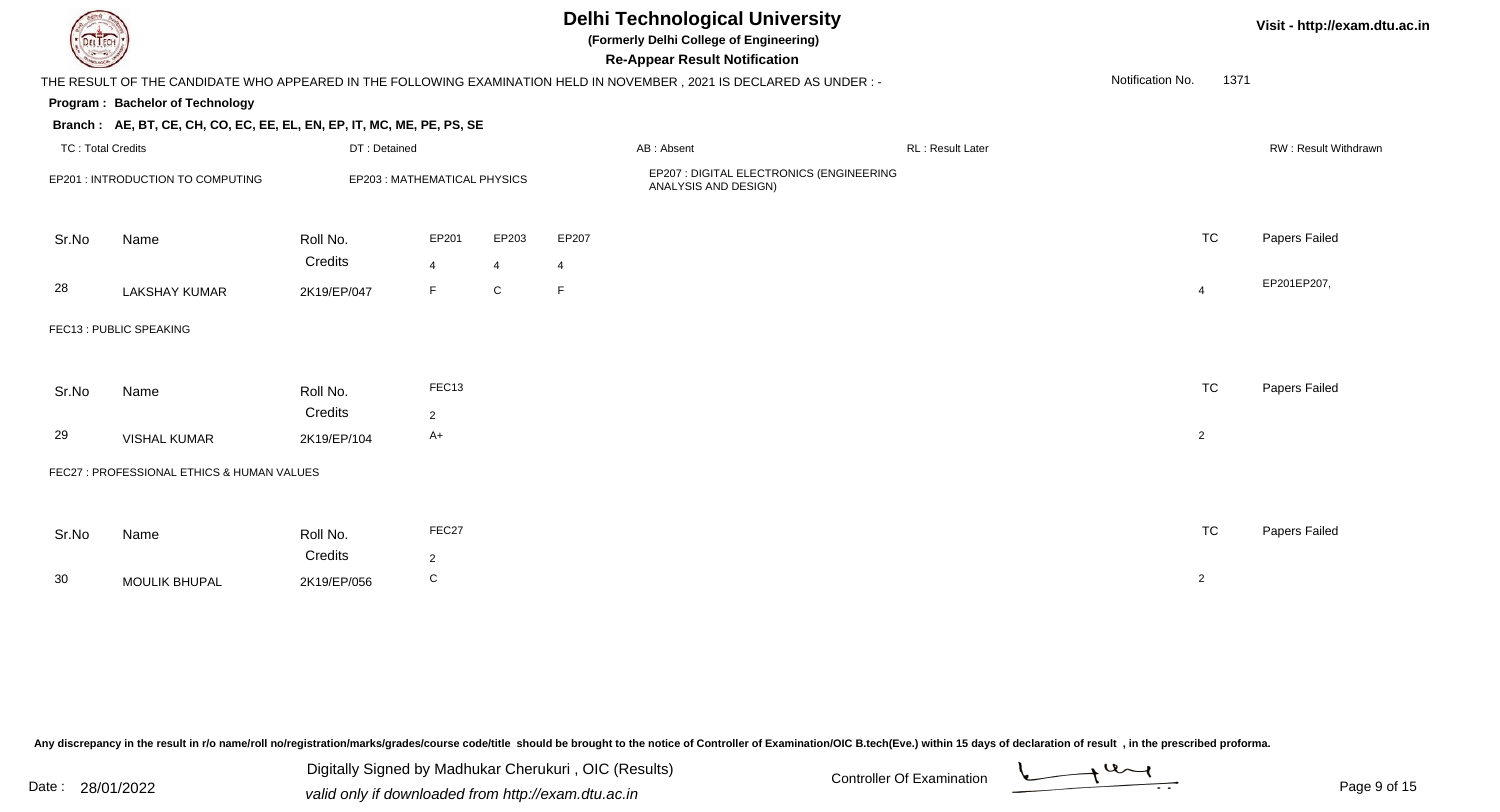

**(Formerly Delhi College of Engineering)**

**Visit - http://exam.dtu.ac.in**

|                          |                                                                                                         |                                  |                |                |                |                | <b>Re-Appear Result Notification</b>                                                                                 |                                         |                          |                         |
|--------------------------|---------------------------------------------------------------------------------------------------------|----------------------------------|----------------|----------------|----------------|----------------|----------------------------------------------------------------------------------------------------------------------|-----------------------------------------|--------------------------|-------------------------|
|                          |                                                                                                         |                                  |                |                |                |                | THE RESULT OF THE CANDIDATE WHO APPEARED IN THE FOLLOWING EXAMINATION HELD IN NOVEMBER, 2021 IS DECLARED AS UNDER :- |                                         | 1371<br>Notification No. |                         |
|                          | Program: Bachelor of Technology                                                                         |                                  |                |                |                |                |                                                                                                                      |                                         |                          |                         |
|                          | Branch: AE, BT, CE, CH, CO, EC, EE, EL, EN, EP, IT, MC, ME, PE, PS, SE                                  |                                  |                |                |                |                |                                                                                                                      |                                         |                          |                         |
| <b>TC: Total Credits</b> |                                                                                                         | DT: Detained                     |                |                |                | AB: Absent     |                                                                                                                      | RL: Result Later                        |                          | RW: Result Withdrawr    |
|                          | <b>ME251: ENGINEERING MECHANICS</b><br>EP207 : DIGITAL ELECTRONICS (ENGINEERING<br>ANALYSIS AND DESIGN) | EP201: INTRODUCTION TO COMPUTING |                |                |                |                | EP203: MATHEMATICAL PHYSICS                                                                                          | EP205 : CLASSICAL AND QUANTUM MECHANICS |                          |                         |
| Sr.No                    | Name                                                                                                    | Roll No.                         | ME251          | EP201          | EP203          | EP205          | EP207                                                                                                                |                                         | <b>TC</b>                | Papers Failed           |
|                          |                                                                                                         | Credits                          | $\overline{4}$ | $\overline{4}$ | $\overline{4}$ | $\overline{4}$ | 4                                                                                                                    |                                         |                          |                         |
| 31                       | ANURAG SHUKLA                                                                                           | 2K18/EP/015                      | B              | $\mathsf{F}$   | F.             | P              | $\mathsf F$                                                                                                          |                                         | 8                        | EP201, EP203,<br>EP207, |
| 32                       | <b>AJAY AJWANI</b>                                                                                      | 2K19/EP/006                      | B              | F              | F.             | P              | F                                                                                                                    |                                         | 8                        | EP201, EP203,<br>EP207, |
| 33                       | <b>ROHIT KUMAR</b>                                                                                      | 2K19/EP/081                      | B              | P              | B              | ${\bf C}$      | F                                                                                                                    |                                         | 16                       | EP207,                  |
|                          | FEC13: PUBLIC SPEAKING                                                                                  |                                  |                |                |                |                |                                                                                                                      |                                         |                          |                         |
| Sr.No                    | Name                                                                                                    | Roll No.                         | FEC13          |                |                |                |                                                                                                                      |                                         | <b>TC</b>                | Papers Failed           |
|                          |                                                                                                         | Credits                          | $\overline{2}$ |                |                |                |                                                                                                                      |                                         |                          |                         |
| 34                       | SHEFALI GAUTAM                                                                                          | 2K19/EN/054                      | A+             |                |                |                |                                                                                                                      |                                         | $\overline{2}$           |                         |
|                          | EC261 : ANALOG ELECTRONICS<br>IT207 : ENGINEERING ANALYSIS AND<br>DESIGN(MODELING & SIMULATION)         | IT201 : DATA STRUCTURES          |                |                |                |                | IT203: OBJECT ORIENTED PROGRAMMING                                                                                   | IT205 : DISCRETE STRUCTURES             |                          |                         |
| Sr.No                    | Name                                                                                                    | Roll No.                         | EC261          | <b>IT201</b>   | <b>IT203</b>   | <b>IT205</b>   | <b>IT207</b>                                                                                                         |                                         | <b>TC</b>                | Papers Failed           |
|                          |                                                                                                         | Credits                          | $\overline{4}$ | 4              | 4              | $\overline{4}$ | 4                                                                                                                    |                                         |                          |                         |
| 35                       | ANJALI JHA                                                                                              | 2K19/IT/020                      | F              | F              | F              | B              | $B+$                                                                                                                 |                                         | 8                        | EC261IT201, IT203,      |
|                          |                                                                                                         |                                  |                |                |                |                |                                                                                                                      |                                         |                          |                         |

Any discrepancy in the result in r/o name/roll no/registration/marks/grades/course code/title should be brought to the notice of Controller of Examination/OIC B.tech(Eve.) within 15 days of declaration of result, in the pr

Date : 28/01/2022 Valid only if downloaded from http://exam.dtu.ac.in<br>
Date : 28/01/2022 valid only if downloaded from http://exam.dtu.ac.in Digitally Signed by Madhukar Cherukuri , OIC (Results)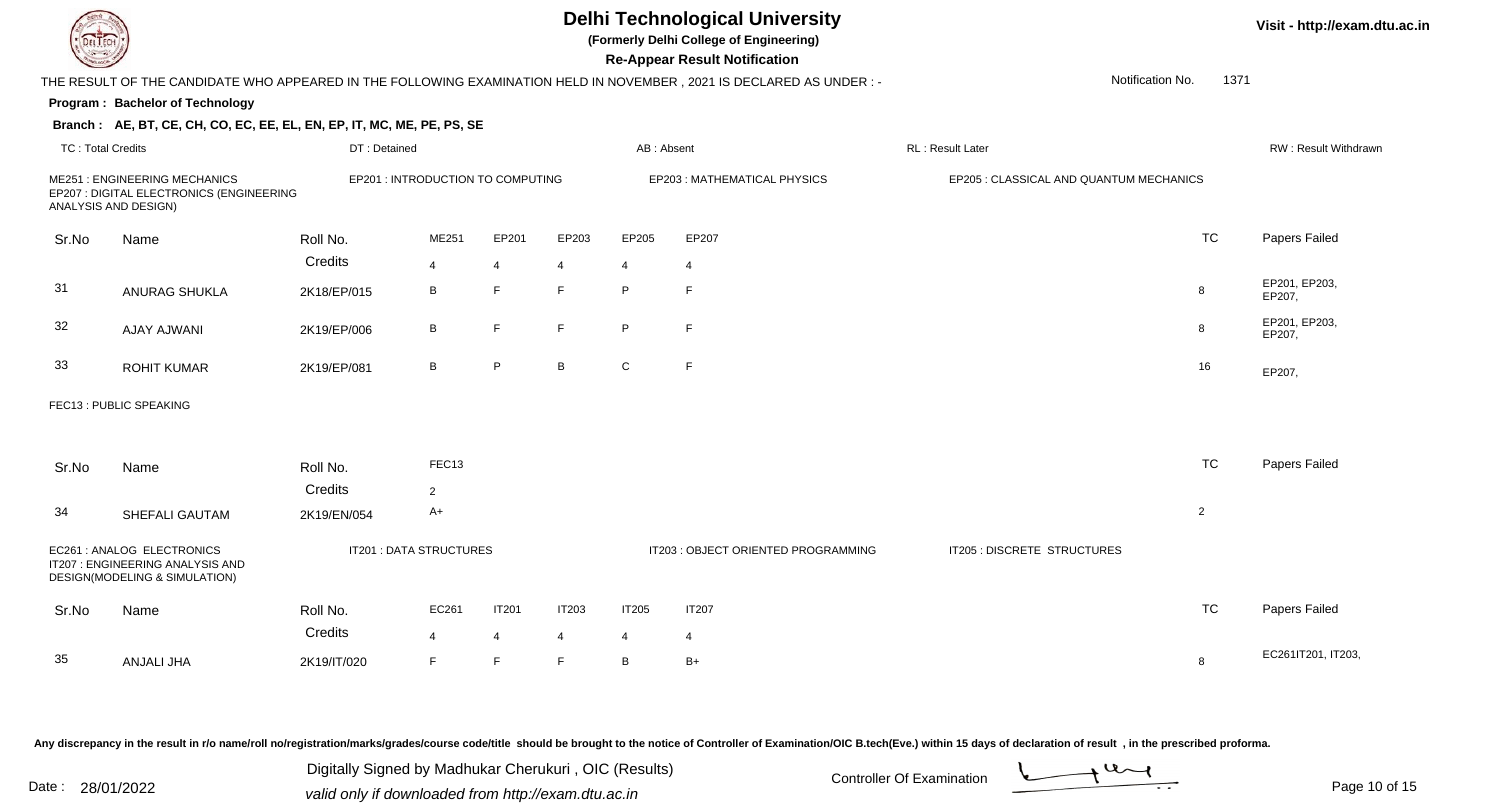|                          | <b>Delhi Technological University</b><br>Visit - http://exam.dtu.ac.in<br>(Formerly Delhi College of Engineering)<br>EL ECH<br><b>Re-Appear Result Notification</b> |              |                |                                                                                                                      |                  |                  |           |                      |  |  |  |
|--------------------------|---------------------------------------------------------------------------------------------------------------------------------------------------------------------|--------------|----------------|----------------------------------------------------------------------------------------------------------------------|------------------|------------------|-----------|----------------------|--|--|--|
|                          |                                                                                                                                                                     |              |                | THE RESULT OF THE CANDIDATE WHO APPEARED IN THE FOLLOWING EXAMINATION HELD IN NOVEMBER, 2021 IS DECLARED AS UNDER :- |                  | Notification No. | 1371      |                      |  |  |  |
|                          | Program: Bachelor of Technology                                                                                                                                     |              |                |                                                                                                                      |                  |                  |           |                      |  |  |  |
|                          | Branch: AE, BT, CE, CH, CO, EC, EE, EL, EN, EP, IT, MC, ME, PE, PS, SE                                                                                              |              |                |                                                                                                                      |                  |                  |           |                      |  |  |  |
| <b>TC: Total Credits</b> |                                                                                                                                                                     | DT: Detained |                | AB: Absent                                                                                                           | RL: Result Later |                  |           | RW: Result Withdrawn |  |  |  |
|                          | FEC12 : BUSINESS COMMUNICATION AND<br>PRESENTATION SKILLS                                                                                                           |              |                |                                                                                                                      |                  |                  |           |                      |  |  |  |
| Sr.No                    | Name                                                                                                                                                                | Roll No.     | FEC12          |                                                                                                                      |                  |                  | <b>TC</b> | Papers Failed        |  |  |  |
|                          |                                                                                                                                                                     | Credits      | $\overline{2}$ |                                                                                                                      |                  |                  |           |                      |  |  |  |
| 36                       | <b>MUKUL</b>                                                                                                                                                        | 2K19/IT/081  | ${\bf C}$      |                                                                                                                      |                  | $\overline{2}$   |           |                      |  |  |  |
|                          | FEC13 : PUBLIC SPEAKING                                                                                                                                             |              |                |                                                                                                                      |                  |                  |           |                      |  |  |  |
| Sr.No                    | Name                                                                                                                                                                | Roll No.     | FEC13          |                                                                                                                      |                  |                  | <b>TC</b> | Papers Failed        |  |  |  |
|                          |                                                                                                                                                                     | Credits      | $\overline{2}$ |                                                                                                                      |                  |                  |           |                      |  |  |  |
| 37                       | AOZIR NOORESTANI                                                                                                                                                    | 2K19/IT/028  | $A+$           |                                                                                                                      |                  | $\overline{2}$   |           |                      |  |  |  |
|                          | <b>IT201 : DATA STRUCTURES</b>                                                                                                                                      |              |                |                                                                                                                      |                  |                  |           |                      |  |  |  |
|                          |                                                                                                                                                                     |              |                |                                                                                                                      |                  |                  |           |                      |  |  |  |
| Sr.No                    | Name                                                                                                                                                                | Roll No.     | <b>IT201</b>   |                                                                                                                      |                  |                  | <b>TC</b> | Papers Failed        |  |  |  |
|                          |                                                                                                                                                                     | Credits      | $\overline{4}$ |                                                                                                                      |                  |                  |           |                      |  |  |  |
| 38                       | <b>AKSHAT</b>                                                                                                                                                       | 2K19/IT/009  | B              |                                                                                                                      |                  | $\overline{4}$   |           |                      |  |  |  |
|                          |                                                                                                                                                                     |              |                |                                                                                                                      |                  |                  |           |                      |  |  |  |

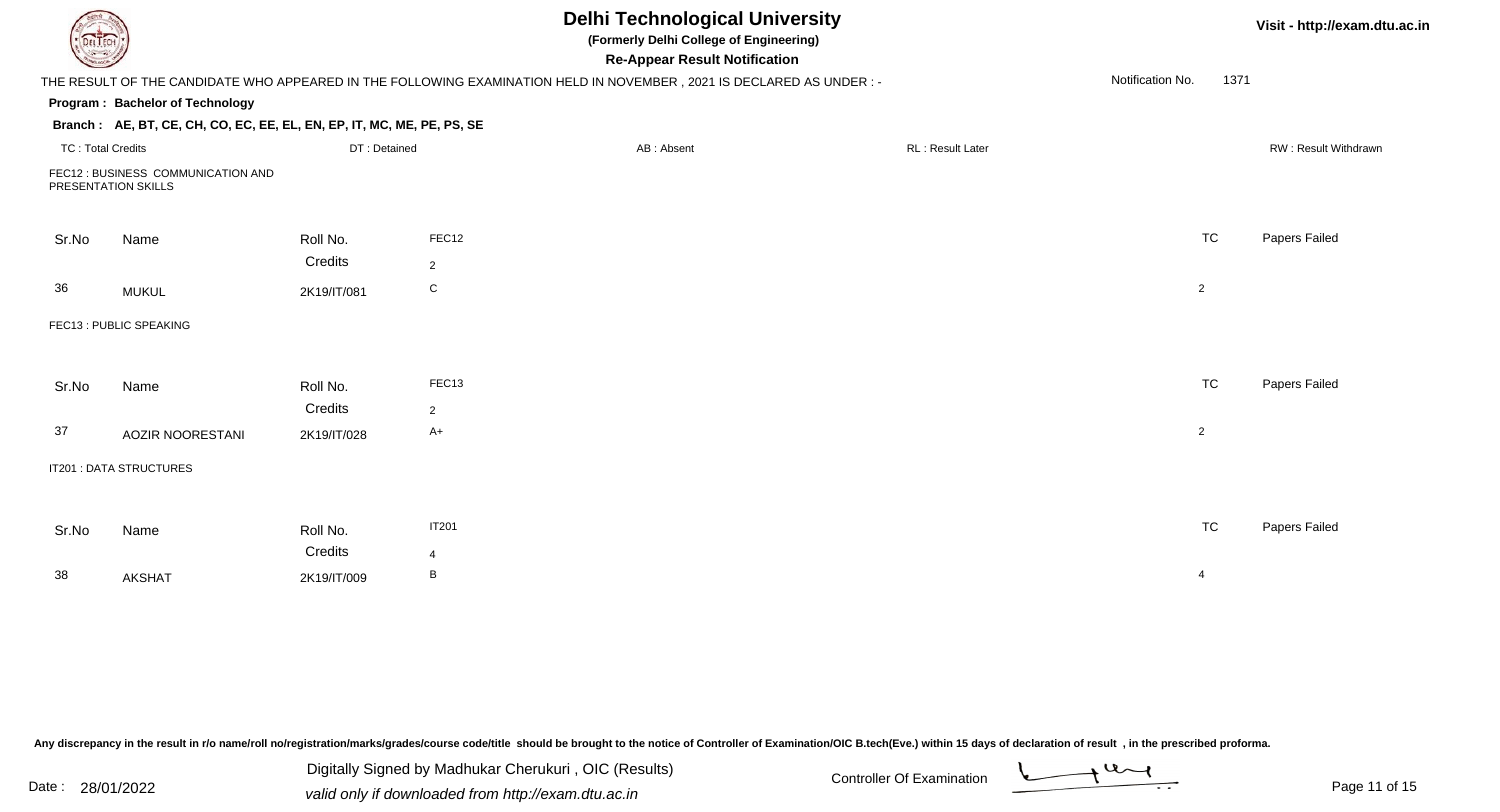

**(Formerly Delhi College of Engineering)**

**Visit - http://exam.dtu.ac.in**

| <b>Concrete Of</b>       |                                                                                                                       |              |                                            |                |       |            | <b>Re-Appear Result Notification</b>                                                                                 |                                  |                  |                |                                     |
|--------------------------|-----------------------------------------------------------------------------------------------------------------------|--------------|--------------------------------------------|----------------|-------|------------|----------------------------------------------------------------------------------------------------------------------|----------------------------------|------------------|----------------|-------------------------------------|
|                          |                                                                                                                       |              |                                            |                |       |            | THE RESULT OF THE CANDIDATE WHO APPEARED IN THE FOLLOWING EXAMINATION HELD IN NOVEMBER, 2021 IS DECLARED AS UNDER :- |                                  | Notification No. | 1371           |                                     |
|                          | Program: Bachelor of Technology                                                                                       |              |                                            |                |       |            |                                                                                                                      |                                  |                  |                |                                     |
|                          | Branch: AE, BT, CE, CH, CO, EC, EE, EL, EN, EP, IT, MC, ME, PE, PS, SE                                                |              |                                            |                |       |            |                                                                                                                      |                                  |                  |                |                                     |
| <b>TC: Total Credits</b> |                                                                                                                       | DT: Detained |                                            |                |       | AB: Absent |                                                                                                                      | RL : Result Later                |                  |                | <b>RW: Result Withdrawn</b>         |
|                          | <b>CS251 : DATA STRUCTURE</b><br>MC207 : ENGINEERING ANALYSIS AND DESIGN<br>(DIFFERENTIAL EQUATIONS AND APPLICATIONS) |              | <b>MC201 : DISCRETE MATHEMATICS</b>        |                |       |            | MC203: MATHEMATICS-III                                                                                               | MC205 : PROBABILITY & STATISTICS |                  |                |                                     |
| Sr.No                    | Name                                                                                                                  | Roll No.     | CS251                                      | MC201          | MC203 | MC205      | MC207                                                                                                                |                                  |                  | TC             | Papers Failed                       |
|                          |                                                                                                                       | Credits      | $\overline{4}$                             | $\overline{4}$ | 4     | 4          | 4                                                                                                                    |                                  |                  |                |                                     |
| 39                       | <b>HEVAL</b>                                                                                                          | 2K19/MC/047  | F                                          | E              | E     | F.         | F.                                                                                                                   |                                  |                  | $\overline{0}$ | CS251MC201, MC203,<br>MC205, MC207, |
|                          | FEC13 : PUBLIC SPEAKING                                                                                               |              |                                            |                |       |            |                                                                                                                      |                                  |                  |                |                                     |
|                          |                                                                                                                       |              |                                            |                |       |            |                                                                                                                      |                                  |                  |                |                                     |
| Sr.No                    | Name                                                                                                                  | Roll No.     | FEC13                                      |                |       |            |                                                                                                                      |                                  |                  | <b>TC</b>      | Papers Failed                       |
|                          |                                                                                                                       | Credits      | 2                                          |                |       |            |                                                                                                                      |                                  |                  |                |                                     |
| 40                       | PORUSU RAVINDRA                                                                                                       | 2K19/ME/163  | A+                                         |                |       |            |                                                                                                                      |                                  |                  | $\overline{c}$ |                                     |
| FEC39: JAPANESE          |                                                                                                                       |              | ME205 : MACHINE DRAWING AND SOLID MODELING |                |       |            |                                                                                                                      |                                  |                  |                |                                     |
|                          |                                                                                                                       |              |                                            |                |       |            |                                                                                                                      |                                  |                  |                |                                     |
| Sr.No                    | Name                                                                                                                  | Roll No.     | FEC39                                      | ME205          |       |            |                                                                                                                      |                                  |                  | <b>TC</b>      | Papers Failed                       |
|                          |                                                                                                                       | Credits      | 2                                          | 4              |       |            |                                                                                                                      |                                  |                  |                |                                     |
| 41                       | <b>ANKIT SHUKLA</b>                                                                                                   | 2K19/ME/037  | F                                          | F              |       |            |                                                                                                                      |                                  |                  | $\mathbf 0$    | FEC39ME205,                         |
|                          |                                                                                                                       |              |                                            |                |       |            |                                                                                                                      |                                  |                  |                |                                     |

Any discrepancy in the result in r/o name/roll no/registration/marks/grades/course code/title should be brought to the notice of Controller of Examination/OIC B.tech(Eve.) within 15 days of declaration of result, in the pr

Date : 28/01/2022 Valid only if downloaded from http://exam.dtu.ac.in<br>
Date : 28/01/2022 valid only if downloaded from http://exam.dtu.ac.in Digitally Signed by Madhukar Cherukuri , OIC (Results)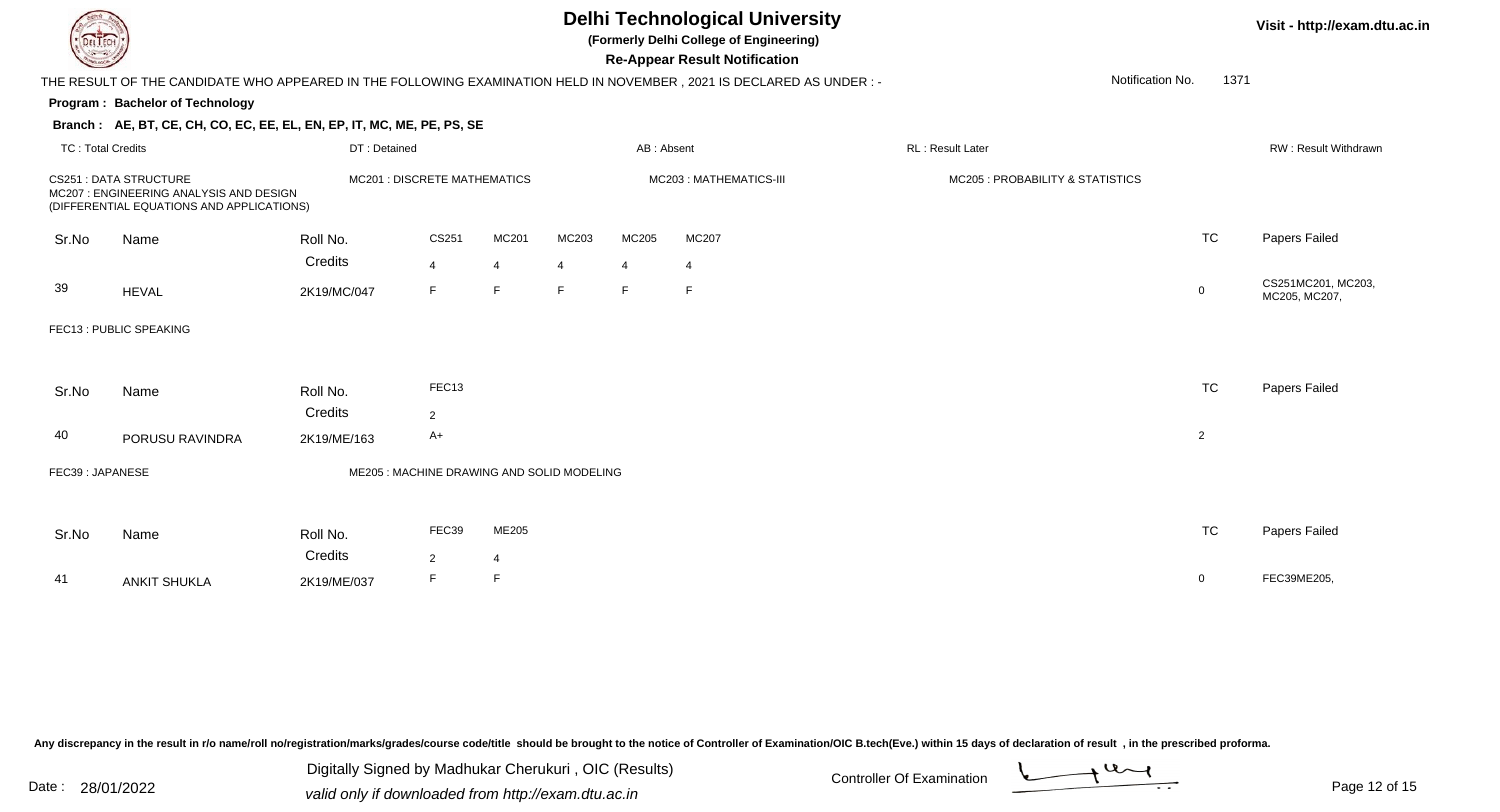| EL ECH                                                                                                                                           |                                                                        |                        |                                 |                      |         |                                | <b>Delhi Technological University</b><br>(Formerly Delhi College of Engineering)<br><b>Re-Appear Result Notification</b> |                                |                |           | Visit - http://exam.dtu.ac.in |  |
|--------------------------------------------------------------------------------------------------------------------------------------------------|------------------------------------------------------------------------|------------------------|---------------------------------|----------------------|---------|--------------------------------|--------------------------------------------------------------------------------------------------------------------------|--------------------------------|----------------|-----------|-------------------------------|--|
| Notification No.<br>1371<br>THE RESULT OF THE CANDIDATE WHO APPEARED IN THE FOLLOWING EXAMINATION HELD IN NOVEMBER, 2021 IS DECLARED AS UNDER :- |                                                                        |                        |                                 |                      |         |                                |                                                                                                                          |                                |                |           |                               |  |
|                                                                                                                                                  | <b>Program: Bachelor of Technology</b>                                 |                        |                                 |                      |         |                                |                                                                                                                          |                                |                |           |                               |  |
|                                                                                                                                                  | Branch: AE, BT, CE, CH, CO, EC, EE, EL, EN, EP, IT, MC, ME, PE, PS, SE |                        |                                 |                      |         |                                |                                                                                                                          |                                |                |           |                               |  |
| <b>TC: Total Credits</b>                                                                                                                         |                                                                        | DT: Detained           |                                 |                      |         | AB: Absent                     |                                                                                                                          | RL: Result Later               |                |           | RW: Result Withdrawn          |  |
|                                                                                                                                                  | FEC48 : INTRODUCTION TO BIOLOGICAL SCIENCE                             |                        |                                 |                      |         |                                |                                                                                                                          |                                |                |           |                               |  |
| Sr.No                                                                                                                                            | Name                                                                   | Roll No.               | FEC48                           |                      |         |                                |                                                                                                                          |                                |                | <b>TC</b> | Papers Failed                 |  |
|                                                                                                                                                  |                                                                        | Credits                | $\overline{2}$                  |                      |         |                                |                                                                                                                          |                                |                |           |                               |  |
| 42                                                                                                                                               | SHIVANG SINGH                                                          | 2K19/ME/233            | $A+$                            |                      |         |                                |                                                                                                                          |                                | $\overline{2}$ |           |                               |  |
|                                                                                                                                                  | ME205 : MACHINE DRAWING AND SOLID MODELING                             |                        |                                 |                      |         |                                |                                                                                                                          |                                |                |           |                               |  |
| Sr.No                                                                                                                                            | Name                                                                   | Roll No.               | ME205                           |                      |         |                                |                                                                                                                          |                                |                | <b>TC</b> | Papers Failed                 |  |
|                                                                                                                                                  |                                                                        | Credits                | $\overline{4}$                  |                      |         |                                |                                                                                                                          |                                |                |           |                               |  |
| 43                                                                                                                                               | <b>ASHUTOSH KUMAR</b>                                                  | 2K19/ME/055            | A                               |                      |         |                                |                                                                                                                          |                                | $\overline{4}$ |           |                               |  |
| 44                                                                                                                                               | <b>ROHIT PAL</b>                                                       | 2K19/ME/201            | $A+$                            |                      |         |                                |                                                                                                                          |                                | $\overline{4}$ |           |                               |  |
|                                                                                                                                                  | FEC13 : PUBLIC SPEAKING<br>AE207 : ENGINEERING ANALYSIS AND DESIGN     |                        | PE261 : QUANTITATIVE TECHNIQUES |                      |         |                                | AE201 : ENGINEERING MECHANICS                                                                                            | AE205 : MANUFACTURING MACHINES |                |           |                               |  |
| Sr.No                                                                                                                                            | Name                                                                   | Roll No.               | FEC13                           | PE261                | AE201   | AE205                          | AE207                                                                                                                    |                                |                | <b>TC</b> | Papers Failed                 |  |
| 45                                                                                                                                               | <b>SAMVAT TIWARI</b>                                                   | Credits<br>2K19/AE/053 | $\overline{2}$<br>$A+$          | $\overline{4}$<br>F. | 4<br>P. | $\overline{4}$<br>$\mathsf{F}$ | 4                                                                                                                        |                                | 6              |           | PE261,<br>AE205, AE207,       |  |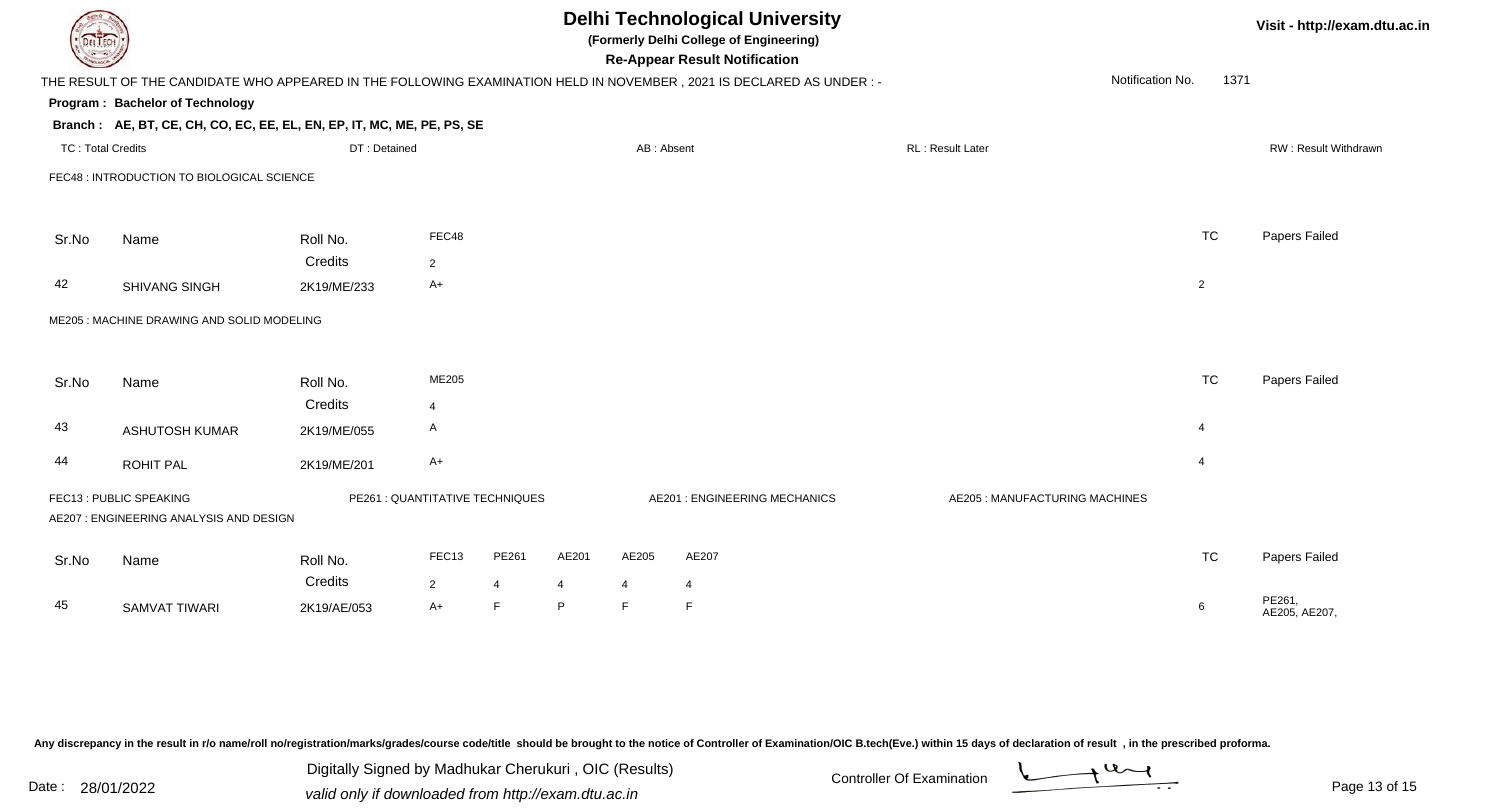| DEL ECH                  |                                                                        |              |                | <b>Delhi Technological University</b><br>(Formerly Delhi College of Engineering)<br><b>Re-Appear Result Notification</b> |                  | Visit - http://exam.dtu.ac.in |                      |
|--------------------------|------------------------------------------------------------------------|--------------|----------------|--------------------------------------------------------------------------------------------------------------------------|------------------|-------------------------------|----------------------|
|                          |                                                                        |              |                | THE RESULT OF THE CANDIDATE WHO APPEARED IN THE FOLLOWING EXAMINATION HELD IN NOVEMBER, 2021 IS DECLARED AS UNDER :-     |                  | Notification No.<br>1371      |                      |
|                          | Program: Bachelor of Technology                                        |              |                |                                                                                                                          |                  |                               |                      |
|                          | Branch: AE, BT, CE, CH, CO, EC, EE, EL, EN, EP, IT, MC, ME, PE, PS, SE |              |                |                                                                                                                          |                  |                               |                      |
| <b>TC: Total Credits</b> |                                                                        | DT: Detained |                | AB: Absent                                                                                                               | RL: Result Later |                               | RW: Result Withdrawn |
| FEC39: JAPANESE          |                                                                        |              |                |                                                                                                                          |                  |                               |                      |
|                          |                                                                        |              |                |                                                                                                                          |                  |                               |                      |
| Sr.No                    | Name                                                                   | Roll No.     | FEC39          |                                                                                                                          |                  | <b>TC</b>                     | Papers Failed        |
|                          |                                                                        | Credits      | 2              |                                                                                                                          |                  |                               |                      |
| 46                       | MD WAZID ANSARI                                                        | 2K19/AE/037  | $B+$           |                                                                                                                          |                  | $\overline{2}$                |                      |
|                          | FEC13: PUBLIC SPEAKING                                                 |              |                |                                                                                                                          |                  |                               |                      |
|                          |                                                                        |              |                |                                                                                                                          |                  |                               |                      |
| Sr.No                    | Name                                                                   | Roll No.     | FEC13          |                                                                                                                          |                  | <b>TC</b>                     | Papers Failed        |
|                          |                                                                        | Credits      | $\overline{2}$ |                                                                                                                          |                  |                               |                      |
| 47                       | LOVENEESH YADAV                                                        | 2K19/PE/033  | $A+$           |                                                                                                                          |                  | $\overline{2}$                |                      |
|                          | PE203: THERMAL ENGINEERING-I                                           |              |                |                                                                                                                          |                  |                               |                      |
|                          |                                                                        |              |                |                                                                                                                          |                  |                               |                      |
| Sr.No                    | Name                                                                   | Roll No.     | PE203          |                                                                                                                          |                  | <b>TC</b>                     | Papers Failed        |
|                          |                                                                        | Credits      | $\overline{4}$ |                                                                                                                          |                  |                               |                      |
| 48                       | NISHANTA HAZARIKA                                                      | 2K17/PE/34   | A              |                                                                                                                          |                  | $\overline{4}$                |                      |
|                          |                                                                        |              |                |                                                                                                                          |                  |                               |                      |